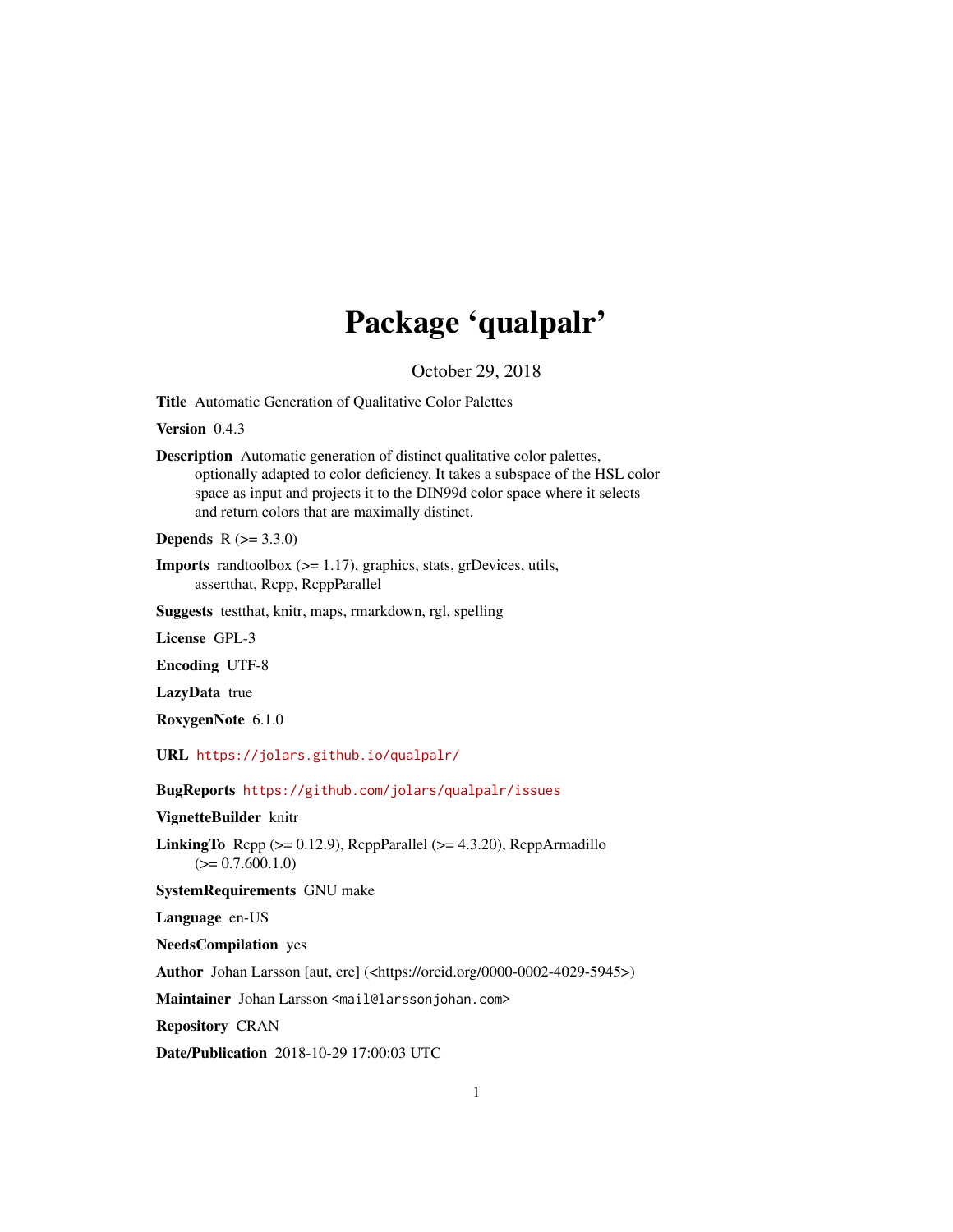#### <span id="page-1-0"></span>2 autopal autopal autopal autopal autopal autopal autopal autopal autopal autopal autopal autopal autopal autopal autopal autopal autopal autopal autopal autopal autopal autopal autopal autopal autopal autopal autopal auto

## R topics documented:

| Index |  |  |  |  |  |  |  |  |  |  |  |  |  |  |  |  |  |  |  |
|-------|--|--|--|--|--|--|--|--|--|--|--|--|--|--|--|--|--|--|--|
|       |  |  |  |  |  |  |  |  |  |  |  |  |  |  |  |  |  |  |  |
|       |  |  |  |  |  |  |  |  |  |  |  |  |  |  |  |  |  |  |  |
|       |  |  |  |  |  |  |  |  |  |  |  |  |  |  |  |  |  |  |  |
|       |  |  |  |  |  |  |  |  |  |  |  |  |  |  |  |  |  |  |  |
|       |  |  |  |  |  |  |  |  |  |  |  |  |  |  |  |  |  |  |  |

autopal *Optimize color palette for color vision deficiency*

#### Description

This function adapts color palettes to color vision deficiency (CVD) by optimizing the CVD severity to try reach a target color difference (DIN99d  $\delta E$ ) of the user's choosing. Basically, it will choose a color palette that is as close as possible to the target  $\delta E$  by tweaking the CVD severity option in [qualpal](#page-4-1).

#### Usage

```
autopal(n, colorspace = "pretty", cvd = c("protan", "deutan","tritan"), target = 20
```
#### Arguments

| n          | Number of colors to generate.                                                                                                                                                                                                                                                                                                                    |
|------------|--------------------------------------------------------------------------------------------------------------------------------------------------------------------------------------------------------------------------------------------------------------------------------------------------------------------------------------------------|
| colorspace | Either 1) a list of three named numeric vectors: h (hue), s (saturation), and 1<br>(lightness), all of length 2 specifying a min and max value for the range. The<br>values has to be in the range $-360$ to 360 for h, and 0 to 1 for s and 1 2), or 2) a<br><i>character vector specifying one of the predefined color spaces (see below).</i> |
| cvd        | Color vision deficiency adaptation to adapt the color palette to.                                                                                                                                                                                                                                                                                |
| target     | Target color difference.                                                                                                                                                                                                                                                                                                                         |

#### Details

The rationale for this function is that when there are few colors in a color palette, there is no cost involved in adapting colors to CVD – the colors will still remain distinct. As more an more colors are added to the palette, however, adapting the color palette to CVD will eventually lead to colors that are too similar. This function gradually loosens the adaptation to CVDs by lowering the severity of CVD to simulate to before picking colors (the cvd\_severity argument in [qualpal](#page-4-1))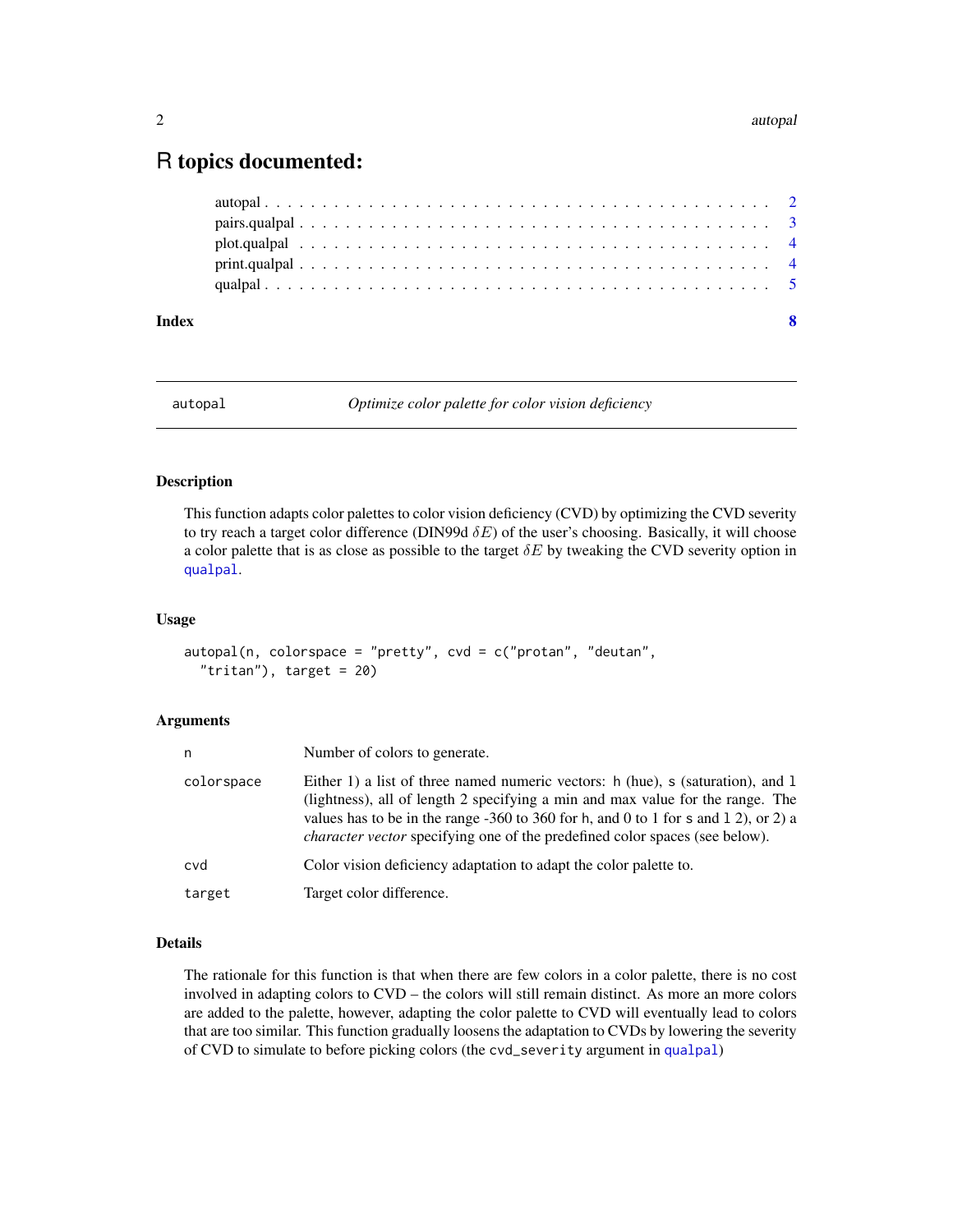#### <span id="page-2-0"></span>pairs.qualpal 3

#### Value

A list of class qualpal with the following components.

| HSL           | A matrix of the colors in the HSL color space.                                  |
|---------------|---------------------------------------------------------------------------------|
| DIN99d        | A matrix of the colors in the DIN99d color space (after power transformations). |
| RGB           | A matrix of the colors in the sRGB color space.                                 |
| hex           | A character vector of the colors in hex notation.                               |
| de DIN99d     | A distance matrix of color differences according to delta E DIN99d.             |
| min_de_DIN99d | The smallest pairwise DIN99d color difference.                                  |

#### Examples

```
pal <- autopal(3, cvd = "protan", target = 15)
plot(pal)
```
<span id="page-2-1"></span>

| pairs.qualpal | Scatterplot matrix of qualitative color palette |  |
|---------------|-------------------------------------------------|--|
|               |                                                 |  |

#### Description

Plots the colors in an object of class "qualpal" as a scatterplot matrix on either the DIN99d (the default) or HSL color space.

#### Usage

```
## S3 method for class 'qualpal'
pairs(x, colorspace = c("DIN99d", "HSL", "RGB"), ...)
```
#### Arguments

| $\mathsf{x}$ | A list object of class "qualpal" generated from qualpal.                 |
|--------------|--------------------------------------------------------------------------|
| colorspace   | The color space in which to plot the colors ("DIN99d", "HSL", or "RGB"). |
| $\cdots$     | Arguments to pass on to pairs.                                           |

#### See Also

[qualpal](#page-4-1), [plot.qualpal](#page-3-1), [pairs](#page-0-0)

#### Examples

```
col_pal <- qualpal(3)
pairs(col_pal)
pairs(col_pal, colorspace = "HSL")
```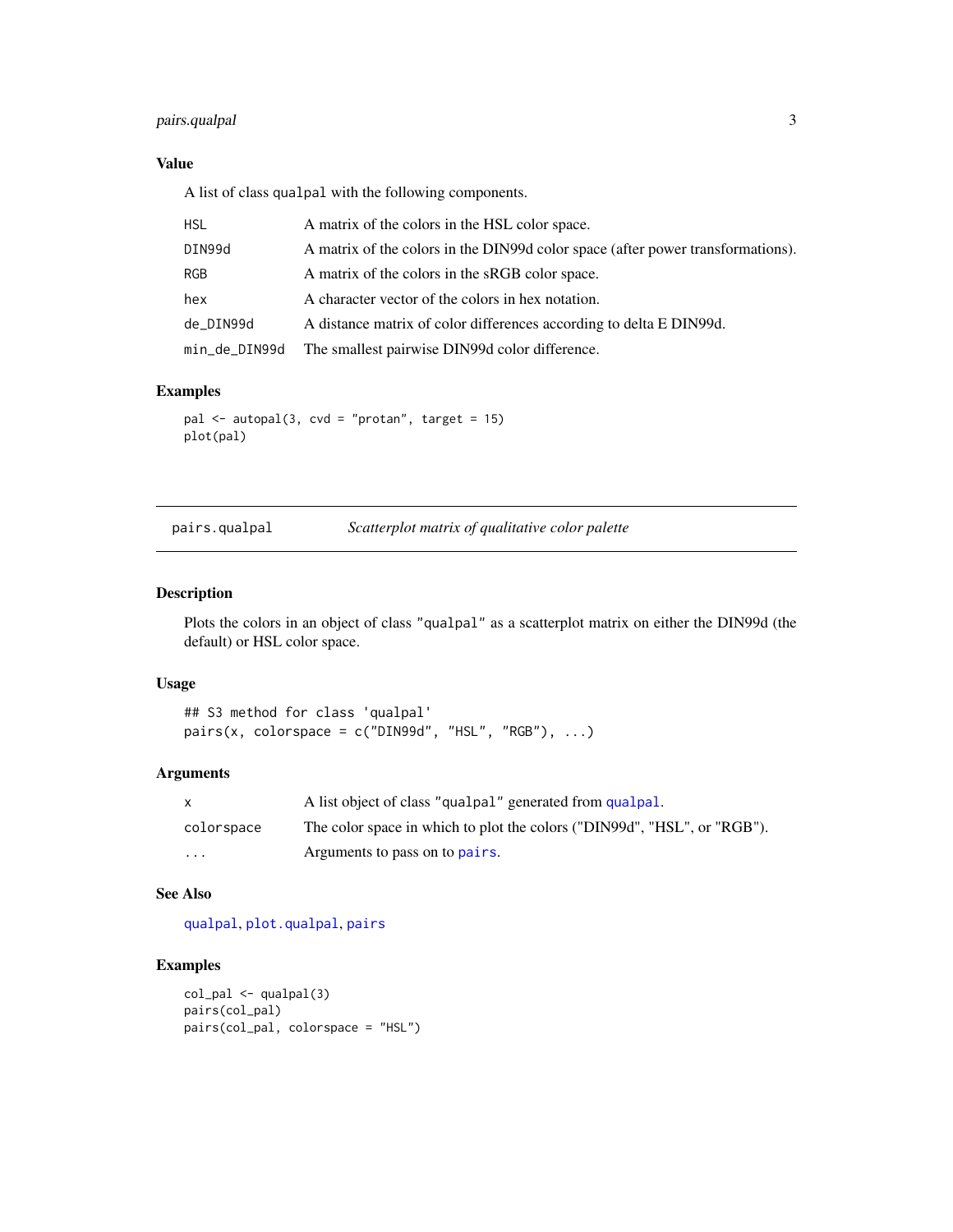<span id="page-3-1"></span><span id="page-3-0"></span>

#### Description

Uses the colors in a [qualpal](#page-4-1) object to compute and plot a multidimensional scaling (MDS) map using [cmdscale](#page-0-0) on the Delta E DIN99d distance matrix.

#### Usage

```
## S3 method for class 'qualpal'
plot(x, \ldots)
```
#### Arguments

| $\mathsf{x}$ | An object of class "qualpal" generated from qualpal. |
|--------------|------------------------------------------------------|
| $\cdot$      | Arguments to pass on to plot.                        |

#### See Also

[qualpal](#page-4-1), [pairs.qualpal](#page-2-1), [plot](#page-0-0)

#### Examples

col\_pal <- qualpal(3) plot(col\_pal)

print.qualpal *Print qualpal palette*

### Description

Print the result from a call to [qualpal](#page-4-1).

#### Usage

```
## S3 method for class 'qualpal'
print(x, colorspace = c("HSL", "DIN99d", "RGB"),
 digits = 2, ...)
```
#### Arguments

| X          | An object of class "qualpal".                                                                                     |
|------------|-------------------------------------------------------------------------------------------------------------------|
| colorspace | Color space to print colors in.                                                                                   |
| digits     | Number of significant digits for the output. (See print.default.) Setting it to NULL<br>uses getOption("digits"). |
| $\cdots$   | Arguments to pass to print. default.                                                                              |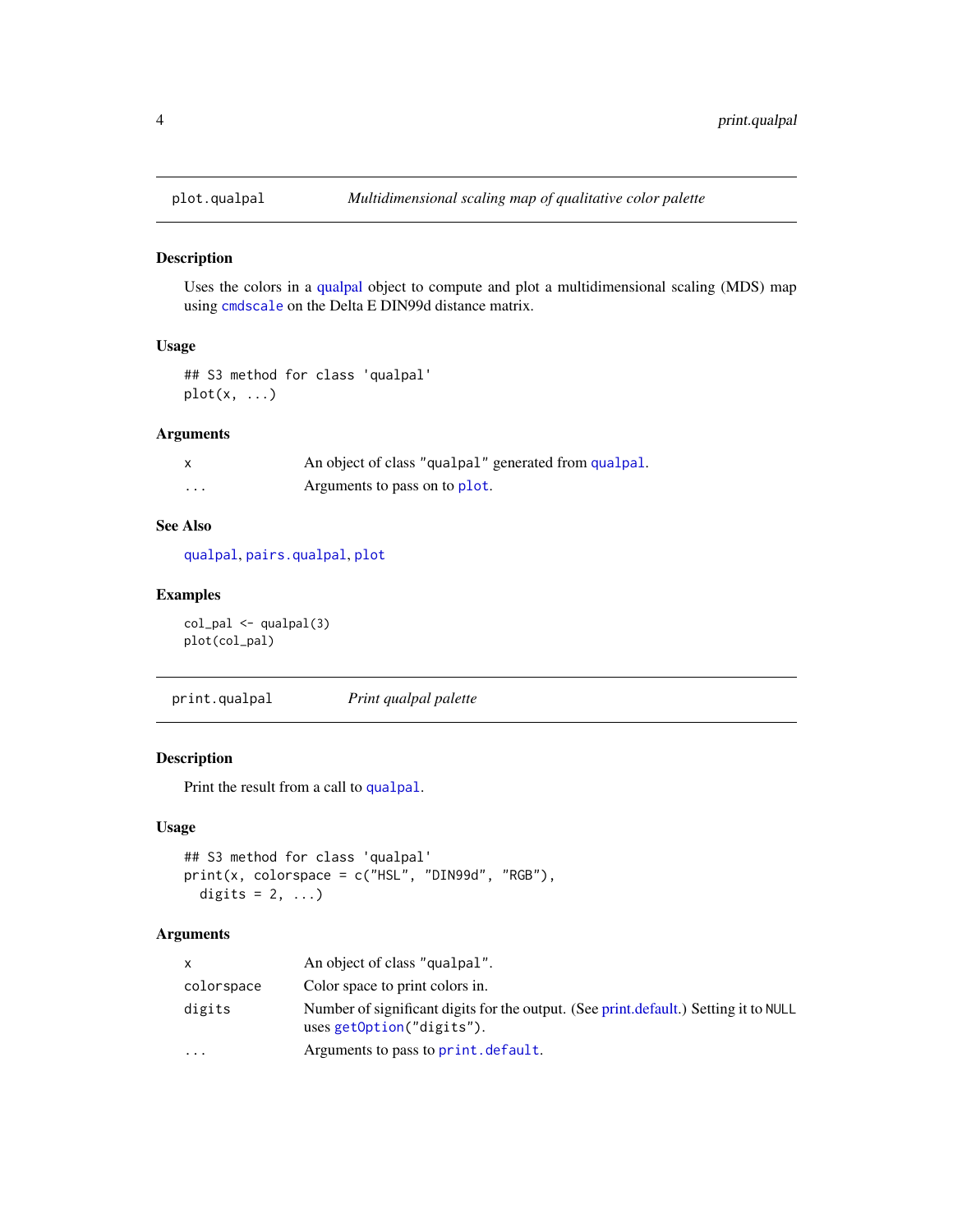#### <span id="page-4-0"></span>qualpal 5

#### Value

Prints the colors as a matrix in the specified color space as well as a distance matrix of the color differences. Invisibly returns x.

#### Examples

 $f \leftarrow \text{qualpal}(3)$ print(f, colorspace = "DIN99d", digits = 3)

<span id="page-4-1"></span>qualpal *Generate qualitative color palettes*

#### Description

Given a color space or collection of colors, qualpal() projects these colors to the DIN99d color space, where it generates a color palette from the most visually distinct colors, optionally taking color vision deficiency into account.

#### Usage

```
qualpal(n, colorspace = "pretty", cvd = c("protan", "deutan",
  "tritan"), cvd_severity = 0, n_threads = NULL)
```
#### Arguments

| n          | The number of colors to generate.                                                                                                                                                                                      |
|------------|------------------------------------------------------------------------------------------------------------------------------------------------------------------------------------------------------------------------|
| colorspace | A color space to generate colors from. Can be any of the following:                                                                                                                                                    |
|            | • A list with the following <i>named</i> vectors, each of length two, giving a<br>range for each item.                                                                                                                 |
|            | h Hue, in the range $[-360, 360]$                                                                                                                                                                                      |
|            | s Saturation, in the range $[0, 1]$                                                                                                                                                                                    |
|            | 1 Lightness, in the range [0, 1]                                                                                                                                                                                       |
|            | • A character vector of length one specifying one of these predefined color                                                                                                                                            |
|            | spaces:                                                                                                                                                                                                                |
|            | pretty Tries to provide aesthetically pleasing, but still distinct color palettes.<br>Hue ranges from 0 to 360, saturation from 0.1 to 0.5, and lightness from<br>0.5 to 0.85. This palette is not suitable for high n |
|            | pretty_dark Like pretty but darker. Hue ranges from 0 to 360, satura-<br>tion from 0.1 to 0.5, and lightness from 0.2 to 0.4.                                                                                          |
|            | rainbow Uses all hues, chromas, and most of the lightness range. Provides<br>distinct but not aesthetically pleasing colors.                                                                                           |
|            | pastels Pastel colors from the complete range of hues (0-360), with satu-<br>ration between 0.2 and 0.4, and lightness between 0.8 and 0.9.                                                                            |
|            | • A matrix of colors from the sRGB color space, each row representing a<br>unique color.                                                                                                                               |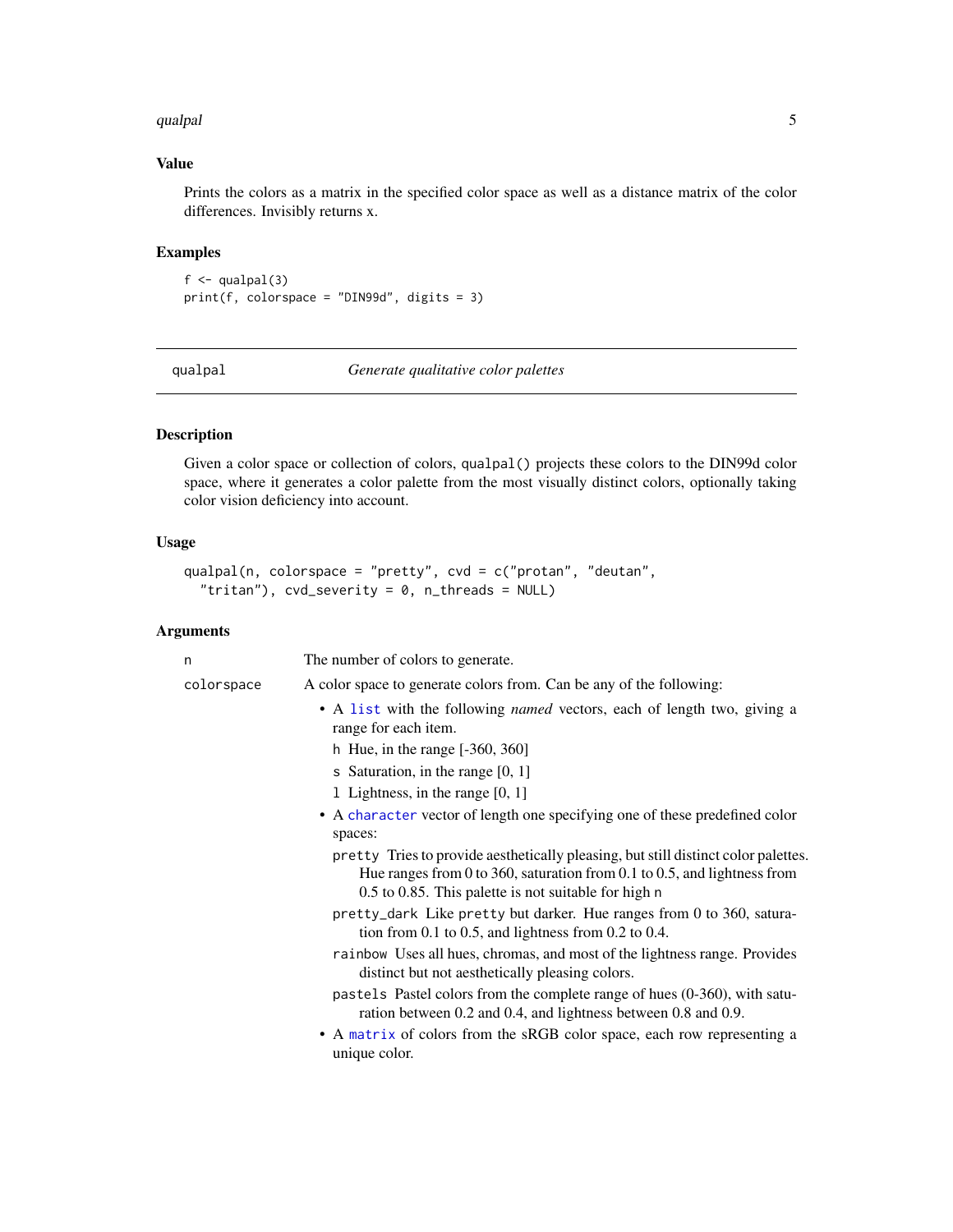<span id="page-5-0"></span>6 qualpal to the control of the control of the control of the control of the control of the control of the control of the control of the control of the control of the control of the control of the control of the control of

|              | • A data, frame that can be converted to a matrix via data matrix                                                                                                               |
|--------------|---------------------------------------------------------------------------------------------------------------------------------------------------------------------------------|
| cvd          | Color vision deficiency adaptation. Use cvd_severity to set the severity of<br>color vision deficiency to adapt to. Permissible values are "protan", "deutan",<br>and "tritan". |
| cvd_severity | Severity of color vision deficiency to adapt to. Can take any value from 0, for<br>normal vision (the default), and 1, for dichromatic vision.                                  |
| n_threads    | The number of threads to use, provided to setThreadOptions if non-null.                                                                                                         |

#### Details

The function takes a color subspace in the HSL color space, where lightness and saturation take values from 0 to 1. Hue take values from -360 to 360, although negative values are brought to lie in the range {0, 360}; this behavior exists to enable color subspaces that span all hues being that the hue space is circular.

The HSL color subspace that the user provides is projected into the DIN99d color space, which is approximately perceptually uniform, i.e. color difference is proportional to the euclidean distance between two colors. A distance matrix is computed and, as an additional step, is transformed using power transformations discovered by Huang 2015 in order to fine tune differences.

qualpal then searches the distance matrix for the most distinct colors; it does this iteratively by first selecting a random set of colors and then iterates over each color, putting colors back into the total set and replaces it with a new color until it has gone through the whole range without changing any of the colors.

Optionally, qualpal can adapt palettes to cater to color vision deficiency (cvd). This is accomplished by taking the colors provided by the user and transforming them to colors that someone with cvd would see, that is, simulating cvd. qualpal then chooses colors from these new colors.

qualpal currently only supports the sRGB color space with the D65 white point reference.

#### Value

A list of class qualpal with the following components.

| <b>HSL</b>    | A matrix of the colors in the HSL color space.                                  |
|---------------|---------------------------------------------------------------------------------|
| DIN99d        | A matrix of the colors in the DIN99d color space (after power transformations). |
| RGB           | A matrix of the colors in the sRGB color space.                                 |
| hex           | A character vector of the colors in hex notation.                               |
| de_DIN99d     | A distance matrix of color differences according to delta E DIN99d.             |
| min_de_DIN99d | The smallest pairwise DIN99d color difference.                                  |

#### See Also

[plot.qualpal](#page-3-1), [pairs.qualpal](#page-2-1)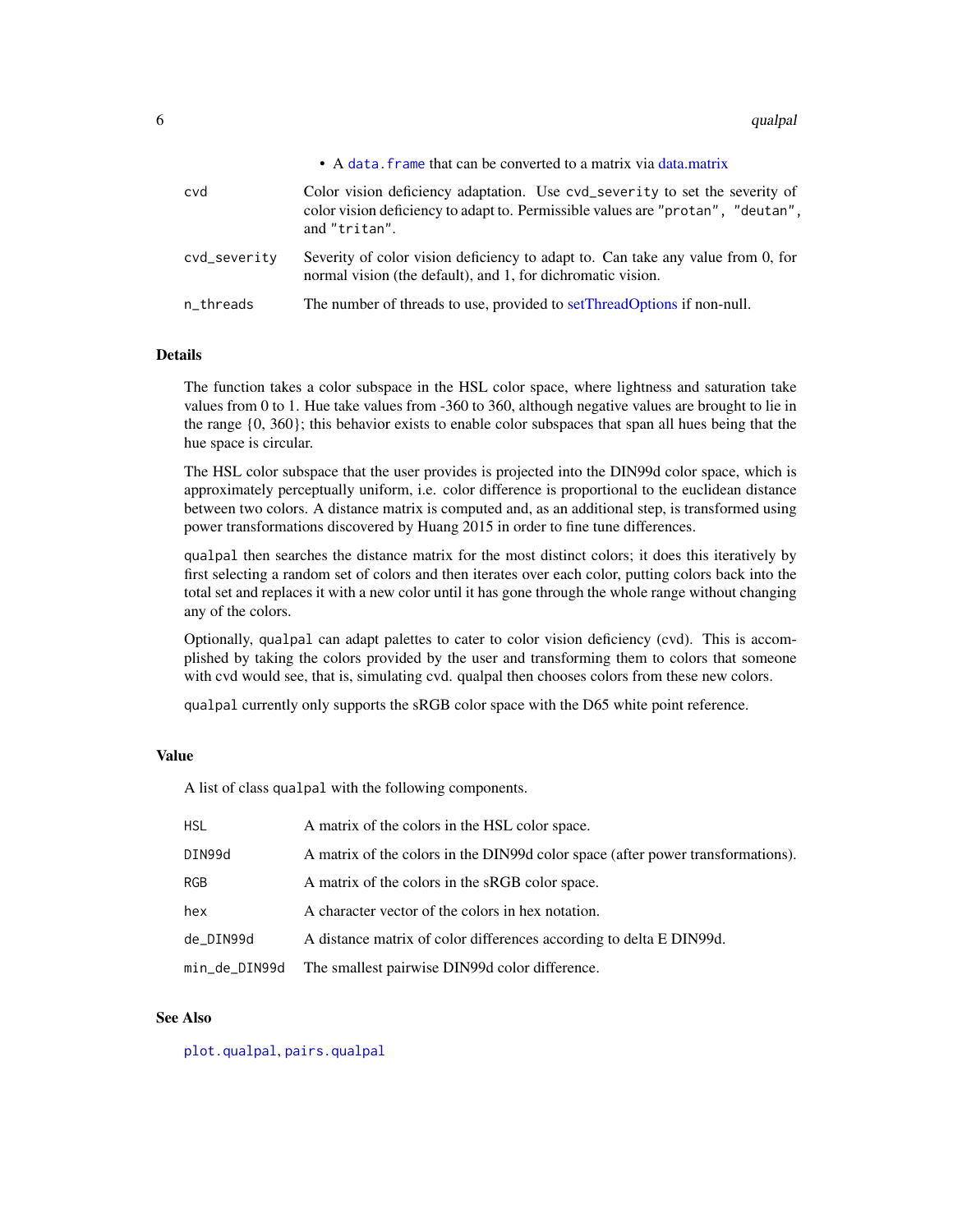#### qualpal  $\overline{\phantom{a}}$  7 and  $\overline{\phantom{a}}$  7 and  $\overline{\phantom{a}}$  7 and  $\overline{\phantom{a}}$  7 and  $\overline{\phantom{a}}$  7 and  $\overline{\phantom{a}}$  7 and  $\overline{\phantom{a}}$  7 and  $\overline{\phantom{a}}$  7 and  $\overline{\phantom{a}}$  7 and  $\overline{\phantom{a}}$  7 and  $\overline{\phantom{a}}$  7 and  $\overline{\phantom{a}}$  7 an

#### Examples

```
# Generate 3 distinct colors from the default color space
qualpal(3)
# Provide a custom color space
qualpal(n = 3, list(h = c(35, 360), s = c(0.5, 0.7), l = c(0, 0.45)))
qualpal(3, "pretty")
# Adapt palette to deuteranopia
qualpal(5, colorspace = "pretty_dark", cvd = "deutan", cvd_severity = 1)
# Adapt palette to protanomaly with severity 0.4
qualpal(8, colorspace = "pretty_dark", cvd = "protan", cvd_severity = 0.4)
## Not run:
# The range of hue cannot exceed 360
qualpal(3, list(h = c(-20, 360), s = c(0.5, 0.7), l = c(0, 0.45)))
## End(Not run)
```